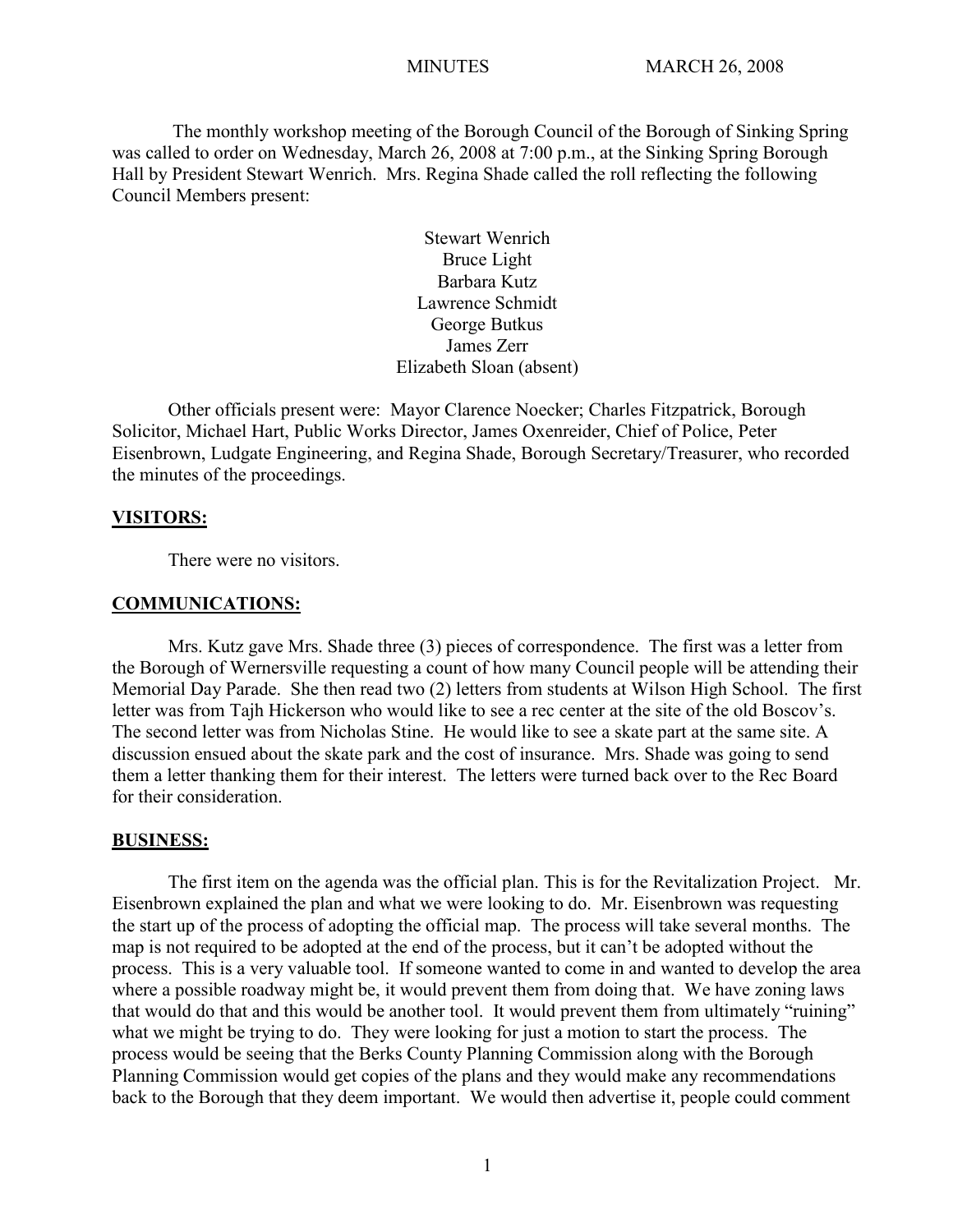on it, and ultimately you would adopt it, Mr. Eisenbrown said. Without Council's nod to move forward there is very little that we can do. We are not looking for approval tonight just to move forward with the plan. Mr. Pachuilo was at the meeting to answer any questions they might have as well. Mr. Eisenbrown displayed the working map. Mr. Fitzpatrick stated this map shows various roads that are contemplated for some time in the future. If the Planning Commission and the Berks County Planning Commission recommend adoption of this map or some type of similar map, this would need to come before Borough Council for a public hearing very similar to a rezoning hearing. It would then if adopted because part of the Official Map of the Borough. The effect of this is two (2) fold. If someone who owned property which would be in the proposed area wanted to build a building they would be prevented from doing so because it would increase the cost to the Borough to complete this plan. If an existing building there could not be added to as well. The second point is that we are not condemning or acquiring land and this plan could be changed at any time. There is no commitment of the Borough to develop in accordance to this plan. It is merely a map that could serve as a basis for development but it is not a commitment by the Borough, Mr. Fitzpatrick said. Mr. Butkus questioned if we are affecting the people from selling their property that would be affected by the plan. Mr. Fitzpatrick said if Mr. Dell came forward a wanted to place a building on an area where a proposed roadway is located, that would have an adverse effect on his ability to develop there. Would he be able to sell it, Mr. Fitzpatrick stated, yes but the buyer would need to know what he can or can't put there. Mr. Butkus asked if it was the same process to amend it as it is to adopt it. Mr. Fitzpatrick said yes. Mr. Eisenbrown stated there was a very positive meeting between Mr. Robert Ludgate, Sr., Ms. Sandy Graffius, and Mr. Albert Boscov. Mr. Boscov appeared to be very interested in this project as well. A brief discussed ensued about the plan. Mr. Schmidt stated this is no more than we would ask any developer to do. The answer was yes. Mr. Fitzpatrick stated no one was asking Council to adopt anything. Mr. Butkus questioned if this map would be in conjunction with our Comprehensive Plan. Mr. Fitzpatrick stated that was correct. Mr. Zerr has taken this to the Corridor Project and he is working with them. There will never be a bypass around Sinking Spring like some would like to see. Mr. Pauchilo said this plan was created by Ludgate. This is not a pipe dream; there was a lot that went into it. Mr. Pauchilo stated if we do nothing; nothing will happen. This is a start. We are laying the ground work to boost the economic growth within the Borough. Mr. Schmidt made a motion to send this to the Planning Commission and the Berks County Planning Commission; seconded by Mrs. Kutz. Mr. Butkus asked the cost of this. Mr. Zerr said if all the municipalities go into it; it will be a fraction of the cost but he didn't know the whole cost. Mrs. Shade questioned if he was looking for the total cost or just for the submission of the plans. Mr. Fitzpatrick stated that the Berks County Planning Commission along with our Planning Commission will not cost us anything. Mr. Butkus questioned if there are any engineering fees. The answer was no. Mr. Eisenbrown stated we are exempt for the County as we are a municipality.  $AYES - 6$ ,  $NAYS - 0$ ; motion carried.

The next item was the Revitalization Project. This was discussed along with the Map.

The bulk cleanup is Wednesday, April 16, 2008.

Mr. Wenrich changed the meeting date from April 3, 2008 to April 16, 2008. Mr. Wenrich feels this will give the committee that is examining whether the Authority should become a working Authority enough time to gather the information they need. There will not be a workshop meeting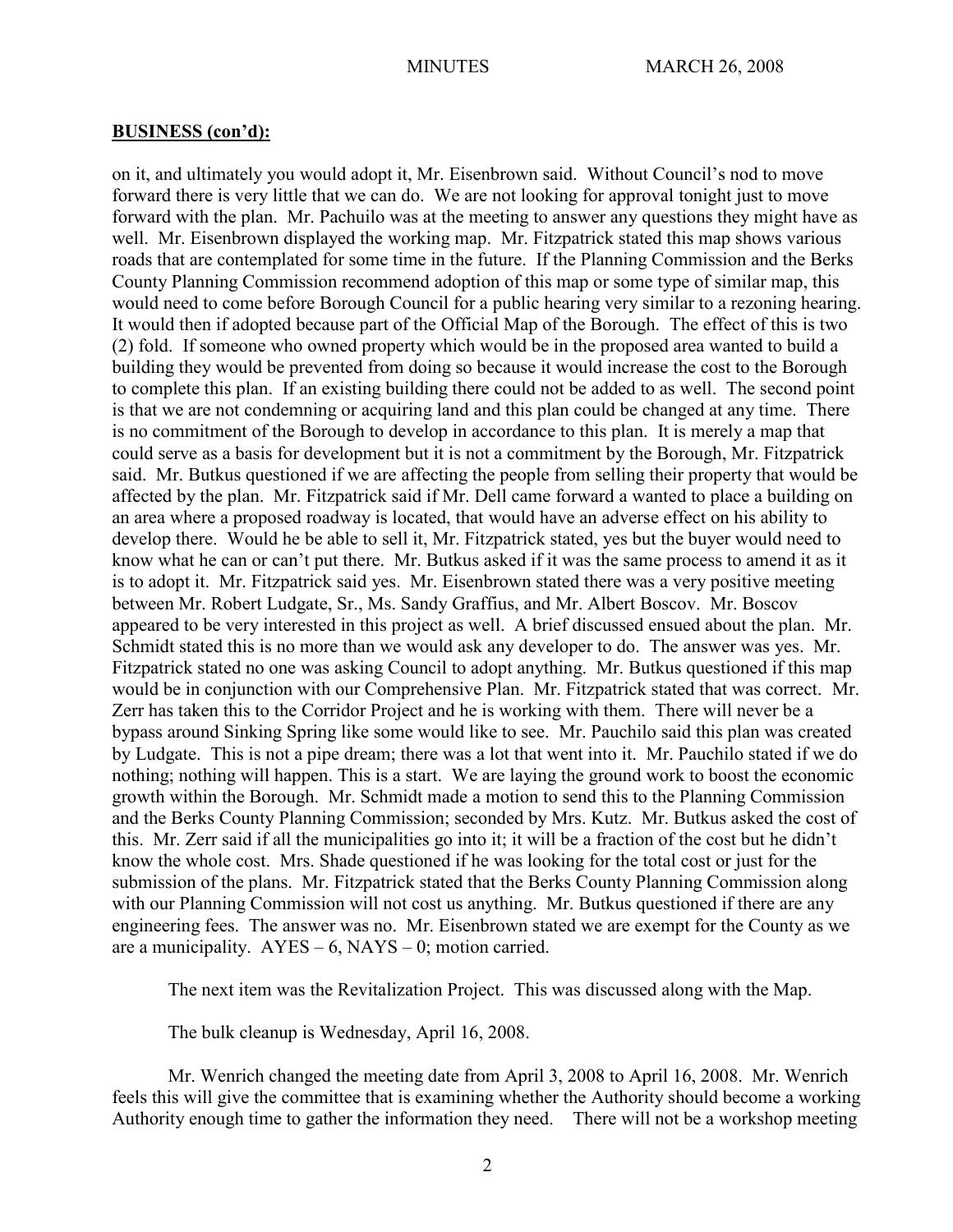in April. It is a Wednesday.

The next item was a secretary for the ad hoc committee. The committee is seeking the pros and cons of having a working authority. Mr. Butkus has no problem with anyone being secretary however he wants to be able to have Ms. White come in if there are questions needed in regards to the billing. He continued the first meeting they might not need a secretary at all; it will be probably an informational meeting. Mr. Schmidt said that maybe the first one we could do without and if after that meeting it appears we need one then one could start attending. Mr. Butkus was fine with that. The first meeting will be Monday, March  $31<sup>st</sup>$  at 7:00 p.m. here at the Borough Hall.

The next item was the Haz Mat Ordinance. Mr. Fitzpatrick stated the Safety Committee has reviewed the Ordinance that he had submitted. This Ordinance is for cleanup of hazardous materials so that the fire company could get reimbursed for doing that. The committee then addressed the issue is this broad enough to cover a cleanup that does not have hazardous materials? He does believe it is broad enough to recover those costs. The Safety Committee is happy with it. If Council so chooses, this can be advertised and be ready for adoption at the April 16, 2008 meeting. There would be a resolution that will be adopted as well. The Safety Committee submitted a list of expenses that would be incurred by the fire company at these types of events. Mr. Zerr made a motion to authorize Mr. Fitzpatrick to advertise this Ordinance for adoption at the April 16, 2008 meeting; seconded by Mr. Butkus. AYES – 6, NAYS – 0; motion carried.

The mass gathering Ordinance was next on the agenda. We had looked at this last July and a draft was created. The concept is to control gatherings back at Konopelski's. The Safety Committee has looked at this as well and has placed some changes in there. The concept was to give the Borough some control even if the gathering was actually happening in a surrounding municipality. This was done at the urgency of Spring Township. One (1) of the things that the Committee requested was to have a fee put in. The fee is \$2,000.00. He will need to put this fee up. They sat down and figured what it would cost to place another police officer on, the cost of the public works department, etc. If that \$2,000.00 fee is not used the unused portion will be returned to him. There is another section in which he will need to put up a bond amount depending on the amount of people at the gathering. It can be anywhere between \$1,000.00 up to \$25,000.00. This goes back to him if we don't incur any big expenses. The number of people will need to be estimated. When the \$2,000.00 is expended then we will use bond money if needed. The Mayor questioned since it was always a public park was there a loophole there that we couldn't put on this assessment. Mr. Wenrich stated it is now private property since Konopelski bought it. It is posted as private property. It is not public anymore. This can be applied anywhere there is a mass gathering; however it kicks in for events of 500 people or more. Mr. Francis Butkus questioned if we get any money from that. The answer was no. We get nothing as the bulk of this is in Spring Township. Mr. Pachuilo questioned if they pay Business Privilege Tax. It was not known however if they do pay it, it would go to Spring Township. Mrs. Shade explained that the Wilson School District collects the tax and we get half of what they collect. However, the park is located mostly in Spring Township. The Committee would like this past as soon as possible since the event is not that far off. Mr. Zerr made a motion to authorize Mr. Fitzpatrick to advertise the mass gathering ordinance; seconded by Mr. Schmidt. AYES – 6, NAYS – 0; motion carried.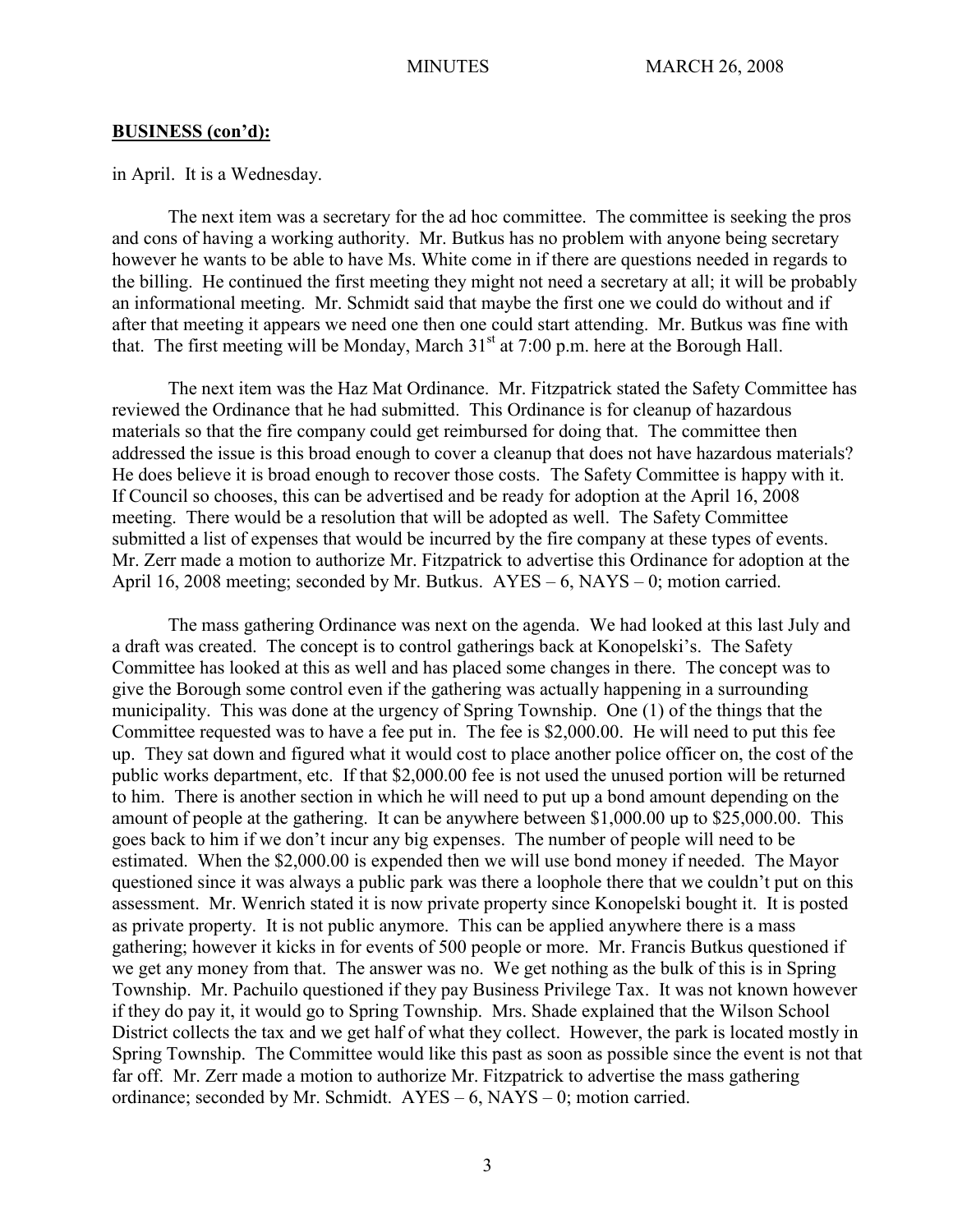The next item was the resolution for the Liquid Fuels escalator cost. Mr. Hart explained that last year we passed a resolution for Vester Place. We don't meet the threshold of 100 liquid tons of asphalt. By passing this we get a better price break. He would like to have the resolution for "now on" not just for Ashley. We would just keep updating the prices. Mr. Zerr made the motion to adopt the resolution; seconded by Mr. Light.  $AYES - 6$ ,  $NAYS - 0$ ; motion carried.

Mr. Zerr stated the Safety Committee was asked to come up with a comprehensive plan for up at Brookfield. The Safety Committee reviewed it. The Chairman of the Safety Committee along with the Chairman of the Rec Committee, Mr. Hart, and Mrs. Shade went up to Brookfield Manor playground area. The Safety Committee is on board with what Mr. Hart and Mrs. Kutz would like to do. It was agreed that Mr. Hart will get together with Mrs. Kutz to establish what should be planted back there. Mr. Hart will be meeting with Mrs. Kutz's husband about what would do well. It was decided before anything goes in they will meet with the Enoch's (the neighbors). He would like them on board too. The Police Chief is on board with this. Mr. Schmidt questioned if this was being paid by the developer. Mr. Hart said when he met with the Enoch's they were paid money for plantings. Mr. Schmidt asked if this was in addition to the dead trees. Mr. Zerr said yes. During the first conversation Mr. Hart had with Mrs. Enoch, the money they received from the developer she was going to turn over to the Borough for the plantings.

Mayor Noecker stated that Dennis Moyer will be returning to work on April 1, 2008. Mr. Zerr stated we will need to ratify this as there were some outstanding issues that had not been decided on. Mr. Zerr requested an executive session on this.

Mr. Butkus stated he met with Pete from the sewer plant and they are starting the grab samples. They will also be using the portable deposit samplers to see if they can find where the spikes are coming from. He will meet with anyone after the meeting to discuss how they will be doing these. He believes that the Chapter 94 Report is complete and will be ready for review.

Mr. Pachuilo questioned if we should talk about Octagon Avenue (Tradition's project) and what was decided on after the Planning Commission. Mr. Hart stated that as the meeting was going on it was discussed about paving the alleys and not having the straight through. He came up with an idea instead of dead ending Octagon with the hopes of buying the property; Traditions will already be paving up to that point. Coming off of Kirkwood, they will be paving that as well – which will be almost 2/3 of the alley. He thought about extending Octagon; just make the bend, and bringing it out to Kirkwood. Then make it all a public street. Do away with the alley and make it all a public street. A discussion ensued. Mr. Eisenbrown along with Mr. Hart showed Council the map. Council thought it was a good idea as well. The Borough will maintain the street. Mr. Butkus questioned how much roadway are we incurring? Mr. Hart stated about 1,000 to 1, 200 feet. Mr. Eisenbrown stated it will be covered under Liquid Fuels money. If this happens we will not need to take any property. Curbing will be put in by them. The Mayor questioned both sides. They will ask for that but it might only be one (1) side. Mr. Eisenbrown stated that the Fire Marshal will need to look at this as well. Mr. Hart stated he has looked at it and he likes it as well. Mr. Zerr made a motion that the engineer and Public Works Director are directed to request Traditions to extend Octagon Avenue as it appeared on the Preliminary Plan to connect to Kirkwood Avenue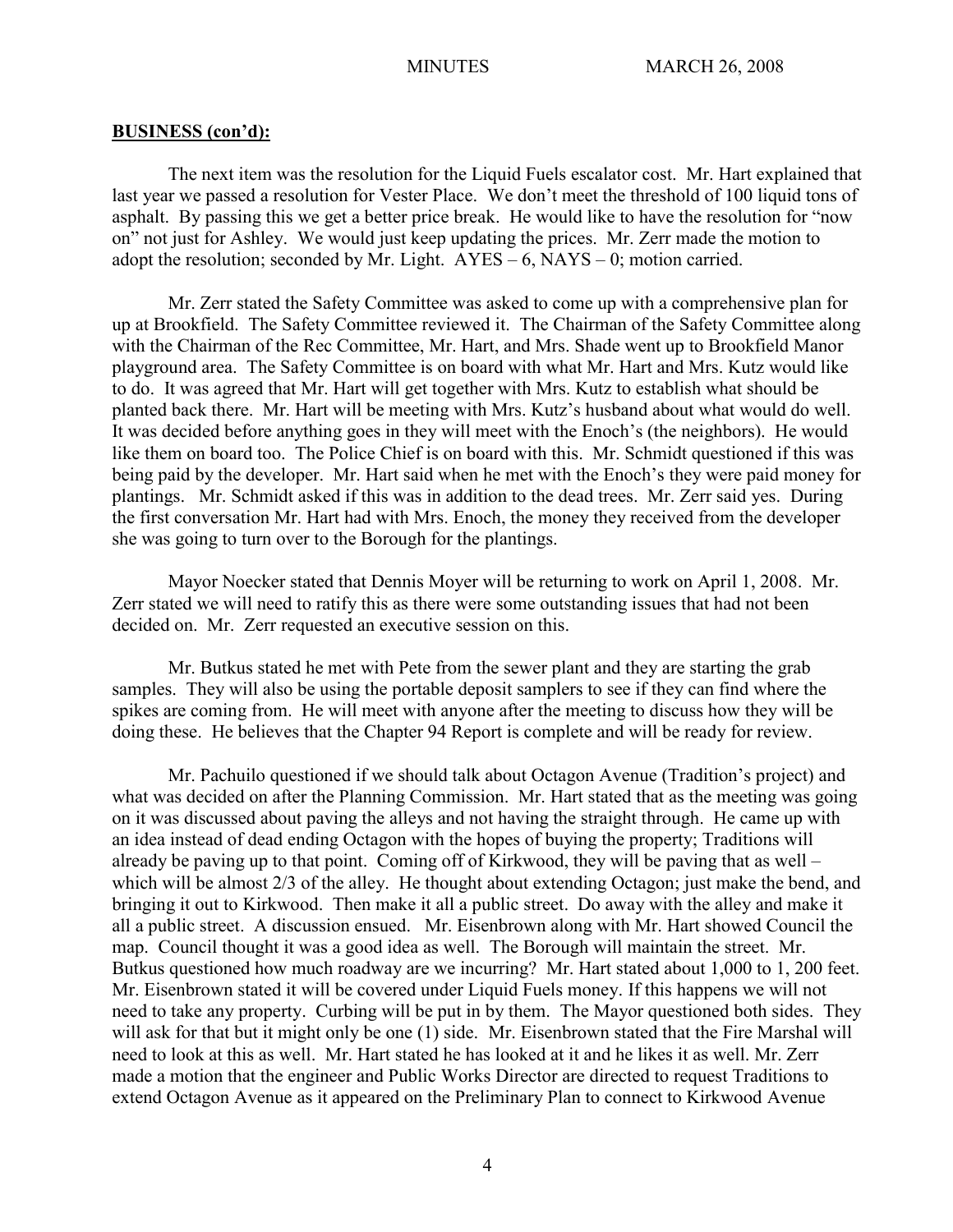at its expense and to Borough street specifications with the Borough's intent being to accept dedication of Octagon upon those conditions being met; seconded by Mr. Light. AYES – 6, NAYS – 0; motion carried.

Mr. Hart stated that he has about 95% of the fee schedule complete. He should have it before Council for the April  $16<sup>th</sup>$  meeting.

Mr. Hart would also like Council's approval to advertise for the paving project. He wanted to advertise on the  $1<sup>st</sup>$  and  $6<sup>th</sup>$  of April and have the bids open on May  $1<sup>st</sup>$ . Mr. Light made a motion to authorize for the bidding of the paving project; seconded by Mr. Schmidt.  $AYES - 6$ ,  $NAYS - 0$ ; motion carried.

Chief Oxenreider requested Council to allow him to purchase two (2) new hand held radios for the department. There are several radios that are in disrepair. The cost is about \$805.00 a piece. Mr. Butkus made a motion to purchase two (2) hand held radios at a cost not to exceed \$2,000.00; seconded by Mrs. Kutz.  $AYES - 6$ , NAYS – 0; motion carried.

Mr. Eisenbrown stated that they are beginning some remedial work getting ready for dedication at Brookfield. They probably will soon begin requesting a meeting. They would like to have us take dedication of the streets. Mr. Eisenbrown stated we would need to take dedication of the roads before September so we can get them on our books so we can receive Liquid Fuel money for them. Mr. Fitzpatrick stated we have money and/or a letter of credit for Reedy Road and Cacoosing Avenue to which Mr. Eisenbrown stated yes. Mr. Fitzpatrick questioned when do we sit down and make that evaluation. Mr. Eisenbrown stated soon as well. Mr. Fitzpatrick questioned where we stand in houses being sold. Mr. Eisenbrown thought three (3) homes need to be completed. Mr. Hart said one (1) lot has not been sold as of yet.

## **EXECUTIVE SESSION:**

Mr. Zerr requested an executive session at 8:20 p.m. for personnel reasons.

## **RECONVENE:**

Council reconvened at 8:26 p.m.

Mr. Zerr made a motion to rehire Mr. Dennis Moyer as a probationary police officer beginning April 1, 2008 as per the contract upon the letter from the Solicitor stating he understands his benefits; seconded by Mr. Butkus. AYES – 6, NAYS – 0, motion carried.